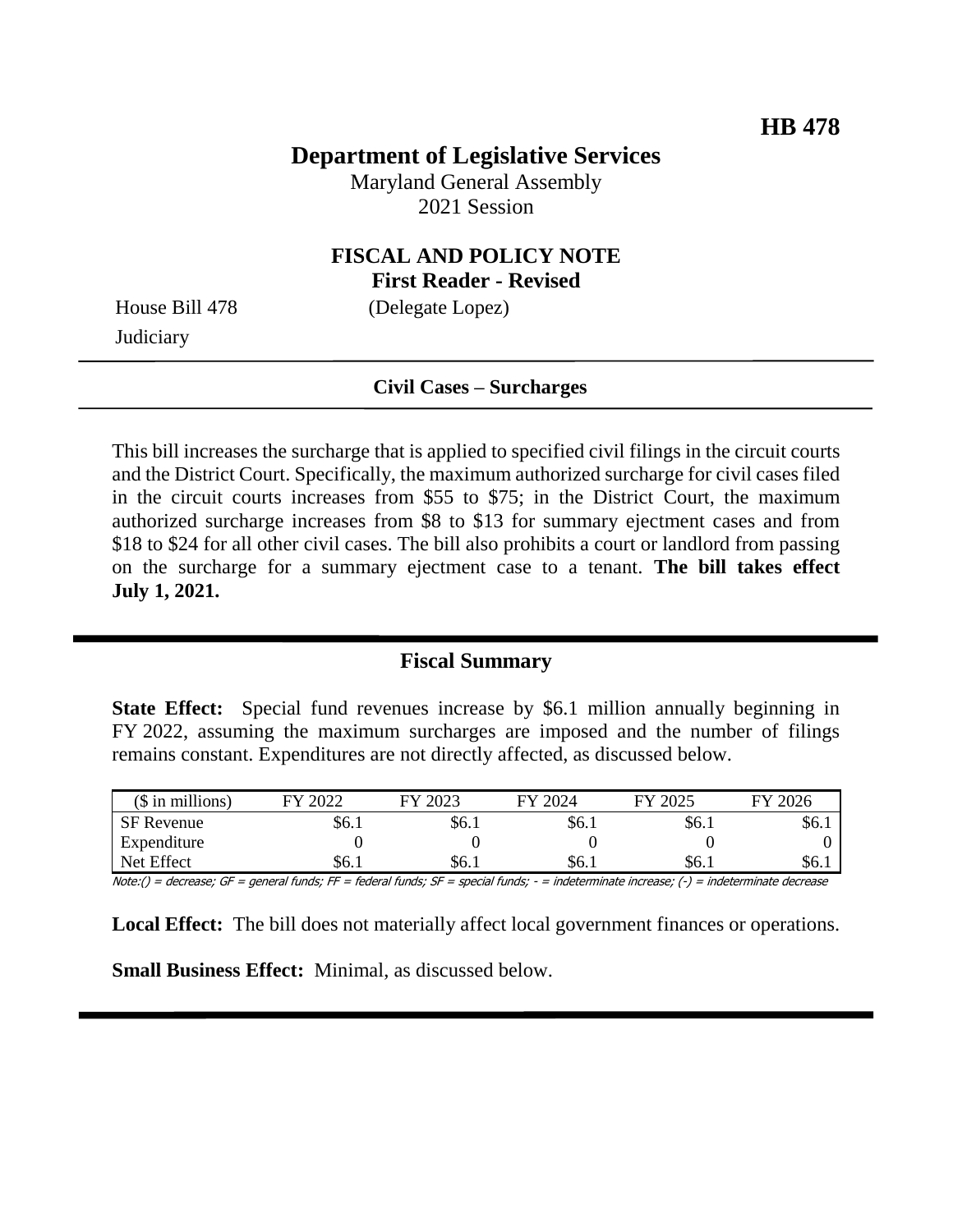### **Analysis**

**Current Law:** Money from the surcharge affected by the bill is deposited into the Maryland Legal Services Corporation (MLSC) Fund, which is used to finance civil legal services to indigent clients.

Court costs and charges for the circuit courts are set by the State Court Administrator with the approval of the Board of Public Works. The initial filing fee for a civil case in the circuit courts is generally \$165, including any applicable surcharges. In addition to the \$55 surcharge for MLSC, a surcharge of up to \$30 is assessed on initial civil filings (\$6 on reopened cases) for the Circuit Court Real Property Records Improvement Fund.

In addition to applicable filing fees, the Chief Judge of the District Court must assess a surcharge of up to \$8 for summary ejectment (failure to pay rent) cases and \$18 for all other civil cases. In the District Court, additional surcharges of up to \$3 for summary ejectment cases and \$8 for all other civil cases are also assessed for the benefit of the Circuit Court Real Property Records Improvement Fund. In Baltimore City, further surcharges are applied to certain landlord/tenant cases; these funds are remitted to the city to enhance the service of domestic violence orders.

A judge may waive the prepayment of filing fees and other costs due to indigence.

In addition to funding from the surcharges on civil cases, the MLSC Fund receives a required distribution of \$2.0 million annually from the State's Unclaimed Property Fund. Attorneys are also required to place small or short-term client trust funds into an Interest on Lawyer Trust Accounts account, the interest on which is paid into the MLSC Fund.

**State Fiscal Effect:** According to the Administrative Office of the Courts, in fiscal 2019, circuit court civil cases generated approximately \$4.1 million in surcharges for MLSC; summary ejectment cases in the District Court generated approximately \$5.5 million in surcharges; and other civil cases in the District Court to which the surcharge applied generated approximately \$3.4 million. While the number of case filings varies each year, this estimate assumes that the number of cases to which the surcharges are imposed remains constant and that the maximum surcharge is imposed. Although the Judiciary provided information on surcharges for MLSC in fiscal 2020, this analysis further assumes that filings, beginning in fiscal 2022, will more closely resemble the Judiciary's caseload from fiscal 2019 (the last full fiscal year unaffected by restrictions on court operations due to COVID-19). Accordingly, special fund revenues increase by as much as \$6.1 million annually from fiscal 2022 through 2026, as shown in **Exhibit 1**.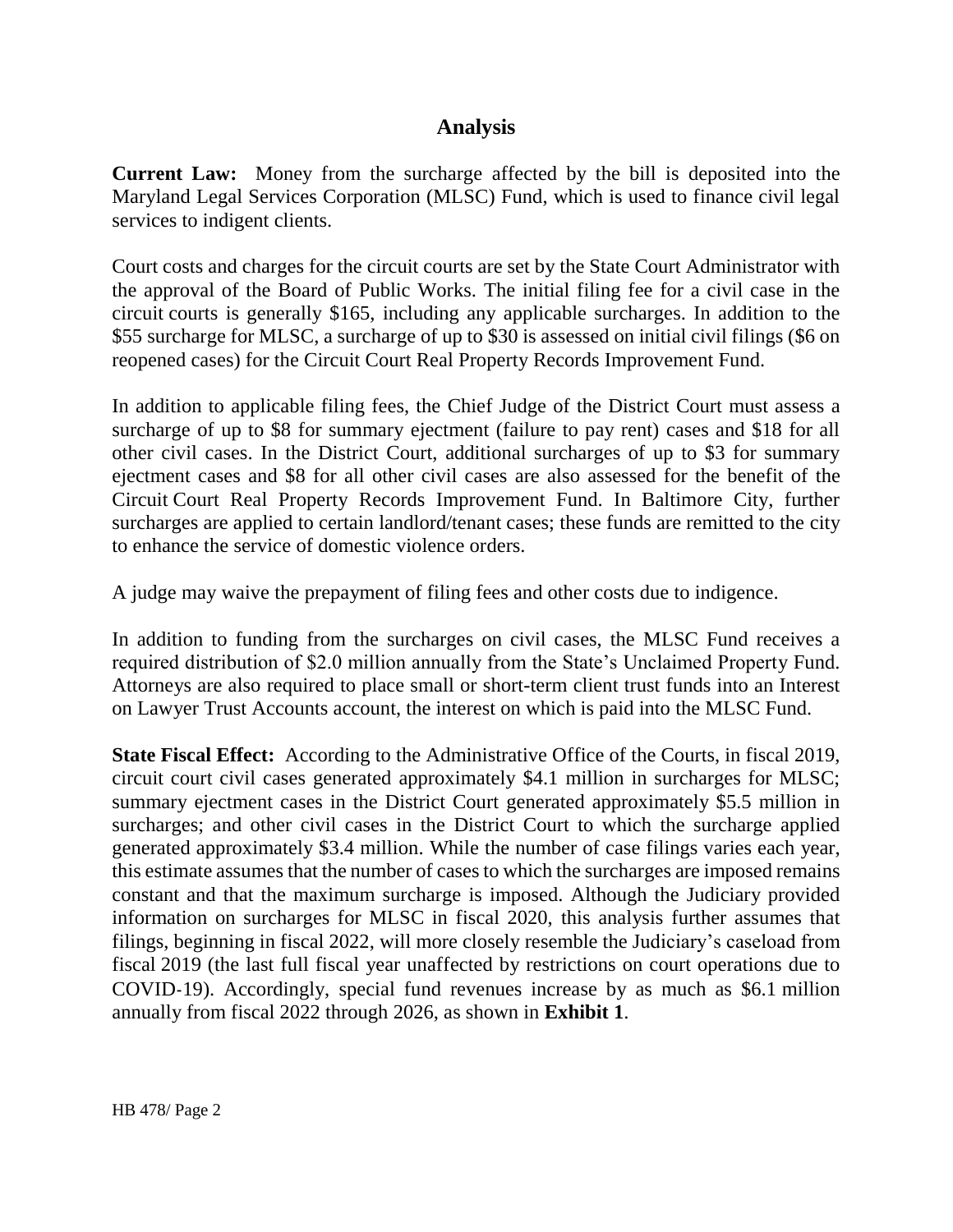## **Exhibit 1 Estimated Annual Increase in MLSC Fund Revenues Fiscal 2022-2026**

| <b>Pases</b>                                                                       |             |
|------------------------------------------------------------------------------------|-------------|
| <b>Summary Ejectment Cases</b><br>(Increase in Surcharges at \$13 Rate)            | \$3,429,795 |
| Other Civil Cases Filed in District Court<br>(Increase in Surcharges at \$24 Rate) | 1,124,232   |
| Civil Cases Filed in Circuit Courts<br>(Increase in Surcharges at \$75 Rate)       | 1,496,800   |
| Total                                                                              | \$6,050,827 |

Source: Department of Legislative Services

While the bill does not require additional spending, the MLSC Fund is used to finance civil legal services to indigent clients. Accordingly, the bill results in additional funding available for that purpose.

**Small Business Effect:** Landlords and management companies filing summary ejectment cases can no longer pass on imposed surcharges to tenants. Other small businesses filing civil cases in either the District Court or the circuit courts pay increased filing costs.

# **Additional Information**

**Prior Introductions:** None.

**Cross File:** SB 232 (Senator Waldstreicher) - Judicial Proceedings.

**Information Source(s):** Judiciary (Administrative Office of the Courts); Department of Legislative Services